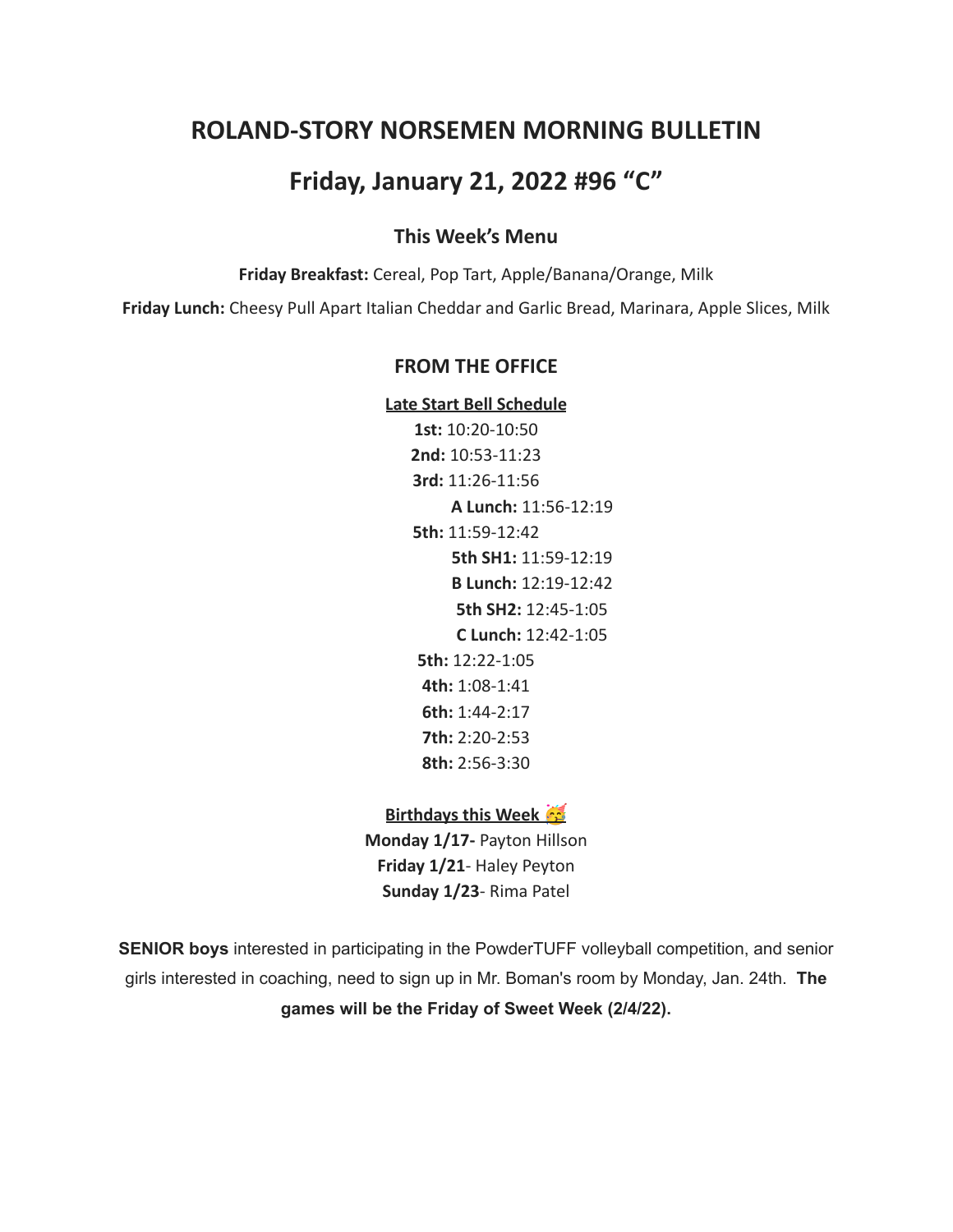**Dance Request** will be available in the office starting on Monday 1/24. They are due back to the office by Thursday 2/3.

# **Help your classmates get to Disney!** Take the ACT practice test for \$25. [Click](https://drive.google.com/file/d/1oPqWQ0VvsIc-NVR9cIZGWUySp5CiMbtD/view?usp=sharing) here for more information!

**GEEKS!** Even though the Large Group contest isn't until this weekend, we need to get signed up for Individual Speech!!! Info is in Ferrell's room. Sign-Up ends Friday.



## **Time to sign up for S2 Big Buddies Program.** [Click](https://docs.google.com/forms/d/e/1FAIpQLScEfMWk-lsFYGzpe0Yn6ky9dqYu7j6368TGcUHByQAIutY4OA/viewform?usp=sf_link) here to sign up!

# **RS students, do you need extra support?**

**Virtual College Coach Program:** Virtual assistance appointments are now available! Students can learn more about our virtual assistance programs here. They can schedule an appointment here to receive assistance with any of the following; FAFSA completion, college applications, financial aid offers, scholarships, etc. Students can also opt-in to our texting program to receive nudges and ask specific questions throughout the college-going process. Student Leaders and Access Coaches can promote and assist students in signing up for these services.



**[COUNSELOR FOLDER](https://docs.google.com/document/d/1vmwczNPbDzXe9vFaG5LJMQ7NYDv-i4oQJHybqA65TUc/edit?usp=sharing) (9-12)-Click here**

**Careers: Worksite Industry Tours in Ames**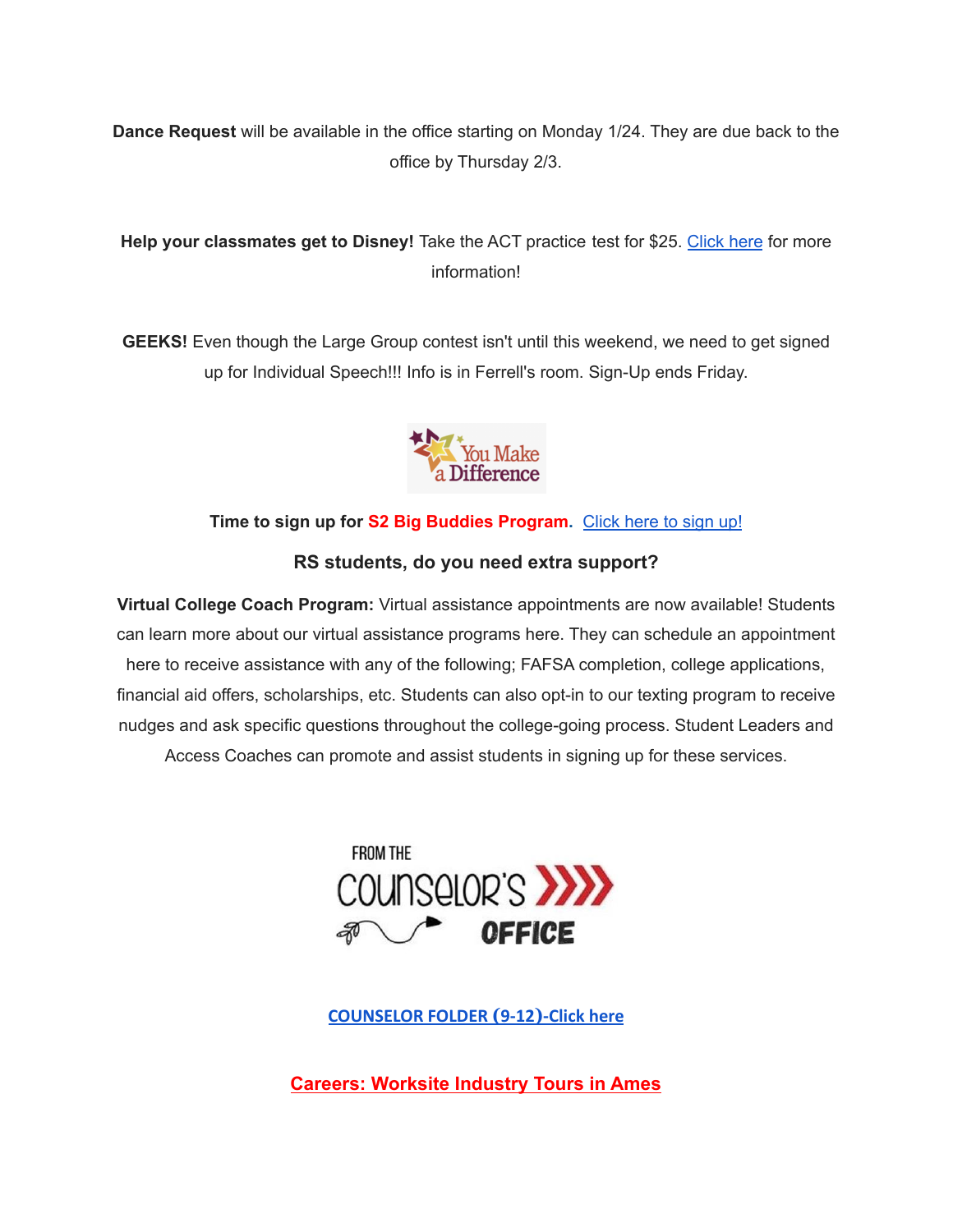#### **Tuesday, March 1, 2022 – Todd & Sargent – 9 AM – 12 PM**

**Description:** Would you like a closer look at a career in drafting, engineering or designing? Join us at Todd & Sargent for an up-close glimpse at these careers and more. During this visit, you'll follow a project from each phase in-house, to creation with a visit to the job site.

#### **Thursday, April 21, 2022 – Danfoss – 9 AM – 11 AM**

**Description:** This isn't your grandfather's manufacturing! Come to Danfoss, one of the largest employers in the Ames area and learn more about how we are Engineering Tomorrow! Hear from a panel of experienced professionals in various departments and a tour our production shop floor, as well as, R&D areas. Join us to see opportunities in Engineering, IT, Supply Chain, Human Resources, Finance, Sales & Marketing, Production Leadership, Maintenance, Technician roles, the many internships we offer each year and much more!

### **Here's a link to the event registration:**

<https://www.dmacc.edu/careerdiscovery/Pages/careerdiscovery.aspx> . See Mrs. Heisterkamp if you need transportation.

# **Schedule Changes for S2**

\*\*\*Friday, January 21st, is the last day that you may DROP a class and still have 5 Full-Credit classes, plus PE on your schedule. After this date, it will be recorded as an "F" if you drop it.

### **Scholarship**

[IES Central Iowa Chapter Scholarship](https://drive.google.com/file/d/1TOCO584mY9ObCqCNa6kBs_Yjrn4wPSdj/view?usp=sharing)- \$500 or \$1,000 due 2/21. Going to ISU or U of I for engineering.

[Abbott and Fenner Scholarship-](https://abbottandfenner.com/scholarships.php) \$1,000 due 1/15

**Champion Seed Annual [Scholarship](https://www.plantchampion.com/about/scholarship/)**- \$1,000 due 4/12/22

### **Local Scholarship**

**Nursing Education [Scholarship](https://docs.google.com/document/d/1xp-Gg2v_kfzzaIsmco9l2tbpQI6T93L71SJzPYrDpOA/edit?usp=sharing) (La Societe 40&8)** Make a copy, fill, print, sign and mail. Min \$500 due 4/15.

### **ATHLETIC ACTIVITIES FOR THE WEEK**

**Friday 1/21/22**